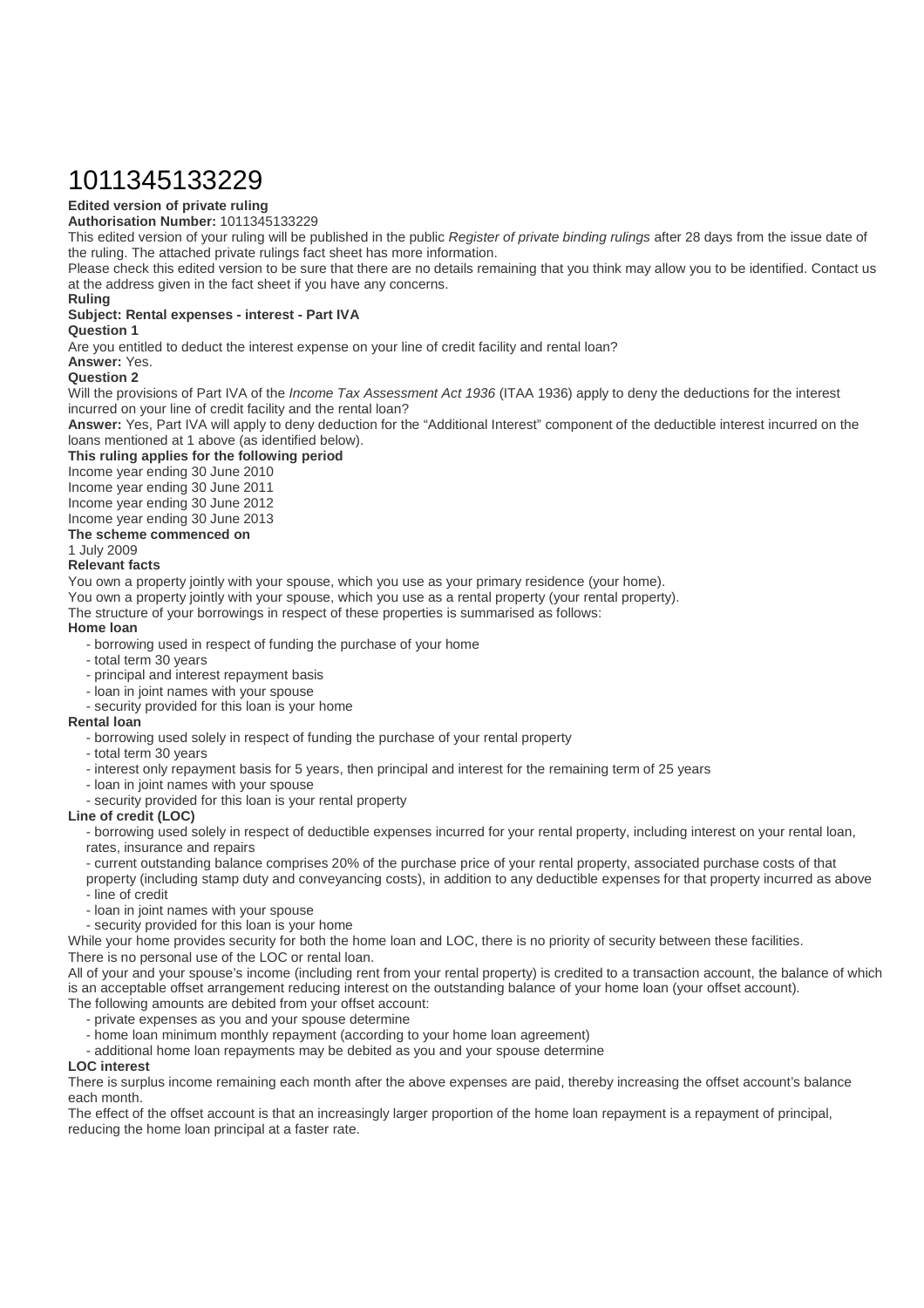There is no requirement to make principal repayments to the LOC where the facility's outstanding balance debt remains under the approved limit.

The LOC will reach its limit every few years. At this time you will apply to reduce the limit on your home loan (having paid off a part of its outstanding balance, such as from the offset account) and apply to have the limit correspondingly increased on your LOC. You anticipate your home loan will have reduced sufficiently at the time each adjustment is required.

You have forecast that your home loan will be paid off during a future year. Any additional income, including any windfall gains and bonuses, will be used to repay your home loan faster and the corresponding limit of the LOC will be able to increase accordingly. Your forecast envisages that you will commence repaying the rental loan balance during the relevant year (having paid only interest up to that point) and your rental loan and LOC will be repaid in full during a future year.

The rental loan is initially interest only for 5 years, however you intend to renew or extend the interest only terms until when you commence principal repayments to this loan (according to your forecast as detailed above).

The LOC is for an undefined period and is subject to periodic review. However you and your spouse intend to maintain and utilise the facility until it is repaid in full (according to your forecast as above).

While the LOC is a sub account under a split loan facility, this LOC is the only sub account under this facility and you request this ruling on the basis that you and your spouse will not establish any other sub account under this facility.

The LOC is included in a loyalty package, which provides discounts including to interest on loan balances and to account keeping fees on transaction accounts. A transaction account is included in this package, however it is a separate account that cannot have an outstanding balance due from you and not a sub account for borrowing under the LOC.

Each loan has separate terms and conditions which refer to each respective loan.

You have stated that you purchased the rental property with a 'buy and hold strategy for retirement and an income stream' and that you are working with the dominant aim to pay your home off as soon as possible.

### **Relevant legislative provisions**

Income Tax Assessment Act 1997 Section 8-1.

Income Tax Assessment Act 1936 Section 177D.

Income Tax Assessment Act 1936 Section 177A.

Income Tax Assessment Act 1936 Section 177C.

## **Reasons for decision**

### **Interest deduction**

Section 8-1 of the *Income Tax Assessment Act 1997* (ITAA 1997) allows a deduction for any loss or outgoing that is incurred in gaining or producing assessable income to the extent that it is not of a private, capital or domestic nature.

Whether interest has been incurred in the course of producing assessable income generally depends on the use to which the borrowed funds have been put. Where a borrowing is used to acquire an income producing asset, or relates to expenses of an income producing activity, the interest on this borrowing is considered to be incurred in the course of gaining or producing assessable income: Taxation Ruling TR 2000/2.

Accordingly, you and your spouse are entitled to a deduction for the interest expense incurred on your rental loan and LOC and the availability of that deduction is subject to the operation of Part IVA of the ITAA 1936 (as discussed below).

### **Application of Part IVA**

Part IVA of the Income Tax Assessment Act 1936 (ITAA 1936) is a general anti-avoidance provision that can apply in certain circumstances if a tax benefit is obtained in connection with a scheme, and it can be concluded that the scheme, or any part of it, was entered into for the dominant purpose of enabling a tax benefit to be obtained. Part IVA is a provision of last resort. The application of Part IVA depends on the facts of the particular case.

In order for Part IVA to apply, the following questions must be addressed:

- Is there a scheme as defined by section 177A of the ITAA 1936?

- Is there a tax benefit which was obtained in connection with the scheme as defined by section 177C of the ITAA 1936?
- Is the scheme a scheme to which Part IVA applies, as determined by section 177D of the ITAA 1936, where it would be concluded that your main or dominant purpose of entering into the scheme was to obtain the tax benefit

### **Scheme**

For Part IVA to apply, the identified scheme must fall within the following wide definition of 'scheme'.

The definition applies to any agreement, arrangement, understanding, promise or undertaking, whether express or implied and whether or not enforceable, or intended to be enforceable, by legal proceedings; and any scheme, plan, proposal, action, course of action or course of conduct (subsection 177A(1) of the ITAA 1936).

In the present case, there is a 'scheme' as defined in section 177A of the ITAA 1936, being the following arrangement:

- The entering into the LOC which is drawn against to meet deductible expenses, incurred by you and your spouse in relation to your rental property;

- Your home being provided as security for your home loan and the LOC and the total limits of the outstanding amounts of these facilities based on the value of your home (so that, in the arrangement to which this ruling relates, the home loan balance outstanding and limit must be reduced to allow the intended increases in the LOC balance outstanding and limit);

- The absence of any requirement that principal payments be made the LOC provided its approved limit is not exceeded;

- Choosing to direct all income to your offset account, thereby effecting a reduction in interest on your home loan and enabling an accelerated repayment of the principal of your home loan, whilst allowing the outstanding balance of the LOC to increase;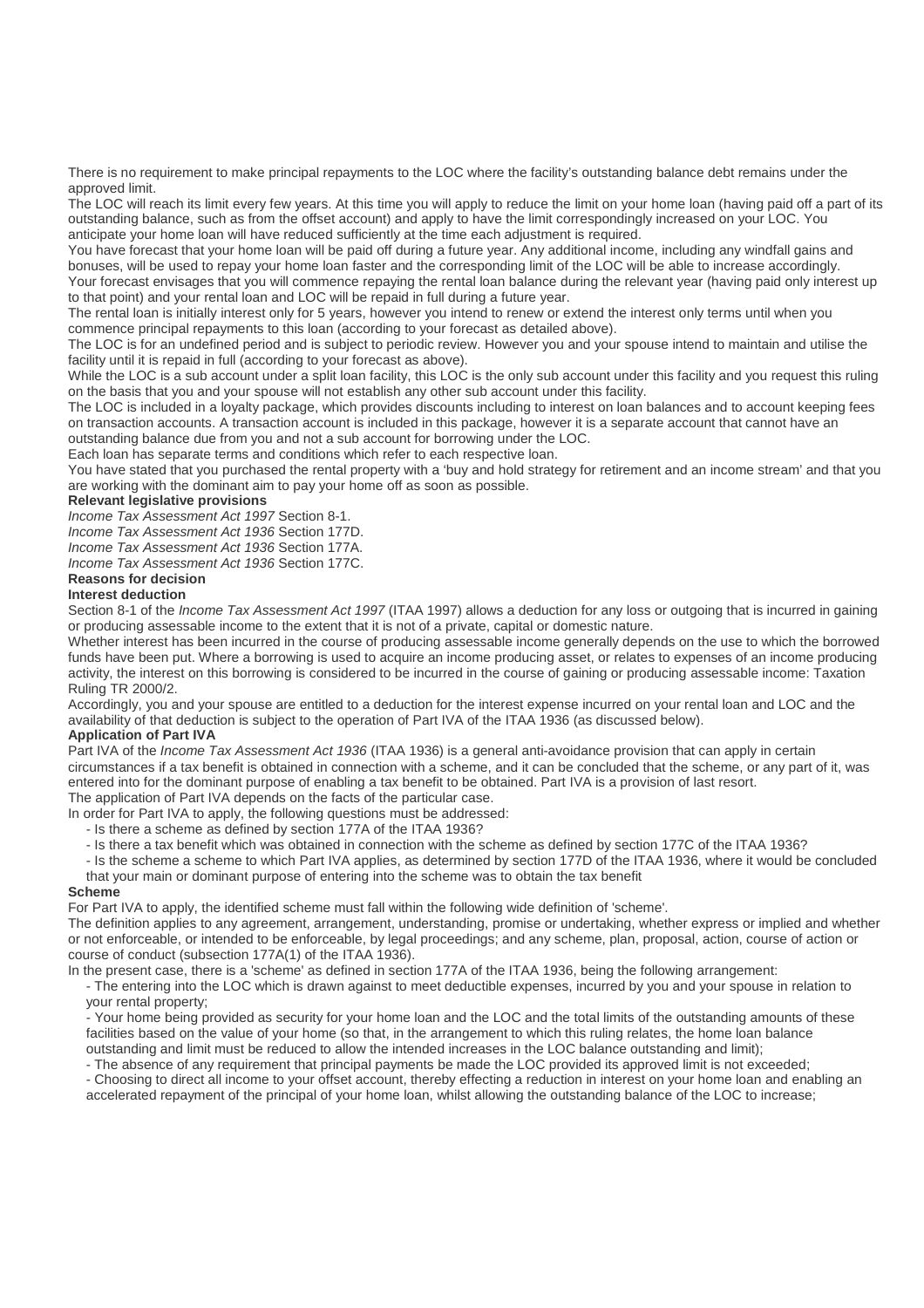- Periodic reallocation of the security value of your home from your home loan to the LOC, which is made possible by the accelerated reduction of your home loan and affected by a reduction of the home loan approved limit (the amount of approved limit in excess of the outstanding home loan balance) and increasing the LOC approved limit.

#### **Tax benefit**

The identification of a tax benefit necessarily requires consideration of the income tax consequences, but for the operation of Part IVA, of an 'alternative hypothesis' or a 'counterfactual'. This is what would have happened or might reasonably be expected to have happened if the particular scheme had not been entered into or carried out. This alternative arrangement also forms the background against which the objective ascertainment of the dominant purpose of a person occurs in accordance with section 177D of the ITAA 1936.

The alternative postulate would involve the taxpayers making repayments to a single facility drawn for several purposes, and making further drawings from that facility for several purposes, with each payment first allocated to overall interest due on the balance of the facility and then rateably to the outstanding principal as used for each purpose: Commissioner of Taxation v. Hart [2004] HCA 26; 217 CLR 216; 206 ALR 207; 78 ALJR 875; 2004 ATC 4603.

The alternative postulate applies to the extent that the LOC limit is to be extended corresponding to accelerated payment reducing the balance of the home loan. This must be distinguished from increases in the LOC limit that flow only from standard credit foncier payment under the home loan according to its 30 year term.

The alternative postulate has similar implications whether taking account of the three loans which include the separate rental loan or only taking account of the LOC and the home loan, as the LOC bears all the deductible expenses incurred in relation to the rental property financed through the rental loan. Additionally, similar implications occur regardless of the offset account, as payment into this account has essentially the same effect as repayments being credited directly and immediately to the home loan.

Consequently (as the LOC facility has an undefined credit period) the tax benefit is calculated as the difference between the aggregate deductible interest that will be incurred on the LOC, rental loan and home loan and the aggregate deductible interest that would be incurred on the LOC, rental loan and home loan if you made payments rateably between the LOC and home loan in proportion to their then outstanding balances so far as payments exceed the standard credit foncier payments on the home loan according to its 30 year term (including the home loan which incurs non-deductible interest) of the aggregate of the repayments that you make towards any one of them over those standard home loan payments until the LOC facility is terminated; Hart. The excess of deductible interest over that arising were you to make payments rateably against all outstanding amounts in this way under the LOC, rental loan and home loan is the identified tax benefit and is the 'Additional Interest' amount in discussing the operation of Part IVA in Hart.

Notwithstanding the fact that the loan balances in the LOC and rental property loan relate to an income producing investment, there is an inextricable link between those loans and the home loan by virtue of the approved limits for the home loan and LOC as a whole and the home being provided as security for the home loan and LOC as a whole.

By allowing the borrowings in the LOC to increase with the payment of deductible rental property expenses while making extra payments reducing the balance in the home loan, you will be claiming gradually larger deductions each time interest is charged on the LOC, relatively increasing this deductible interest and will be recording a decreasing amount outstanding under the home loan and reducing the non-deductible interest due under that loan.

The approved limits of the home loan and LOC as a whole are determined by the security value of your home, with drawings and any payments being able to be allocated between these individual facilities at your convenience, providing the outstanding debt balance of the LOC does not exceed its approved limit. Your arrangement anticipates that the approved limit of the LOC may rise as the outstanding balance of the home loan is reduced by extra payments.

By reducing the outstanding debt in one loan, that is your home loan, this allows for the surplus security value attributed to your home loan to be reallocated to your LOC. This is effected by reducing the approved limit of the home loan and increasing the limit of your LOC, allowing the LOC to be available to be further drawn without any overall greater obligation under the home loan and LOC facilities as a whole and allows interest on the LOC to increase relative to interest on the home loan. In substance, the home loan and LOC facilities as a whole are operating as one account drawn for multiple or mixed purposes, so far as payments exceed those required by the standard credit foncier payments on the home loan according to its 30 year term.

### **Objective purpose test**

Section 177D of the ITAA 1936 provides that Part IVA applies to a scheme in connection with which you have obtained a tax benefit if, after having regard to eight specified factors, it would be concluded that a person who entered into or carried out the scheme, or any part of it, did so for the purpose of enabling you to obtain the tax benefit.

Section 177D of the ITAA 1936 refers to 'the purpose' of the person, or one of the persons, who entered into or carried out the scheme or any part of the scheme. The person need not be you.

The objective test in paragraph 177D(b) of the ITAA 1936 is the core of Part IVA and has been described by the High Court as the 'pivot' or 'fulcrum' on which Part IVA turns. It is frequently referred to as the 'statutory predication test'.

The consideration of purpose or dominant purpose under paragraph 177D(b) of the ITAA 1936 requires an objective conclusion to be drawn. The conclusion required by section 177D of the ITAA 1936 is not about a person's actual, i.e., subjective, dominant purpose or motive. It is possible for Part IVA to apply notwithstanding that the dominant objective purpose of obtaining the tax benefit was consistent with the pursuit of commercial gain.

A conclusion about a relevant person's purpose for section 177D of the ITAA 1936 is the conclusion of a reasonable person based on all the facts and evidence that are relevant to considering the eight factors for the scheme. However, not all of the factors will be equally relevant in every case. Provided the eight factors are each taken into account, it is possible to arrive at the conclusion as to purpose by making a global assessment of purpose.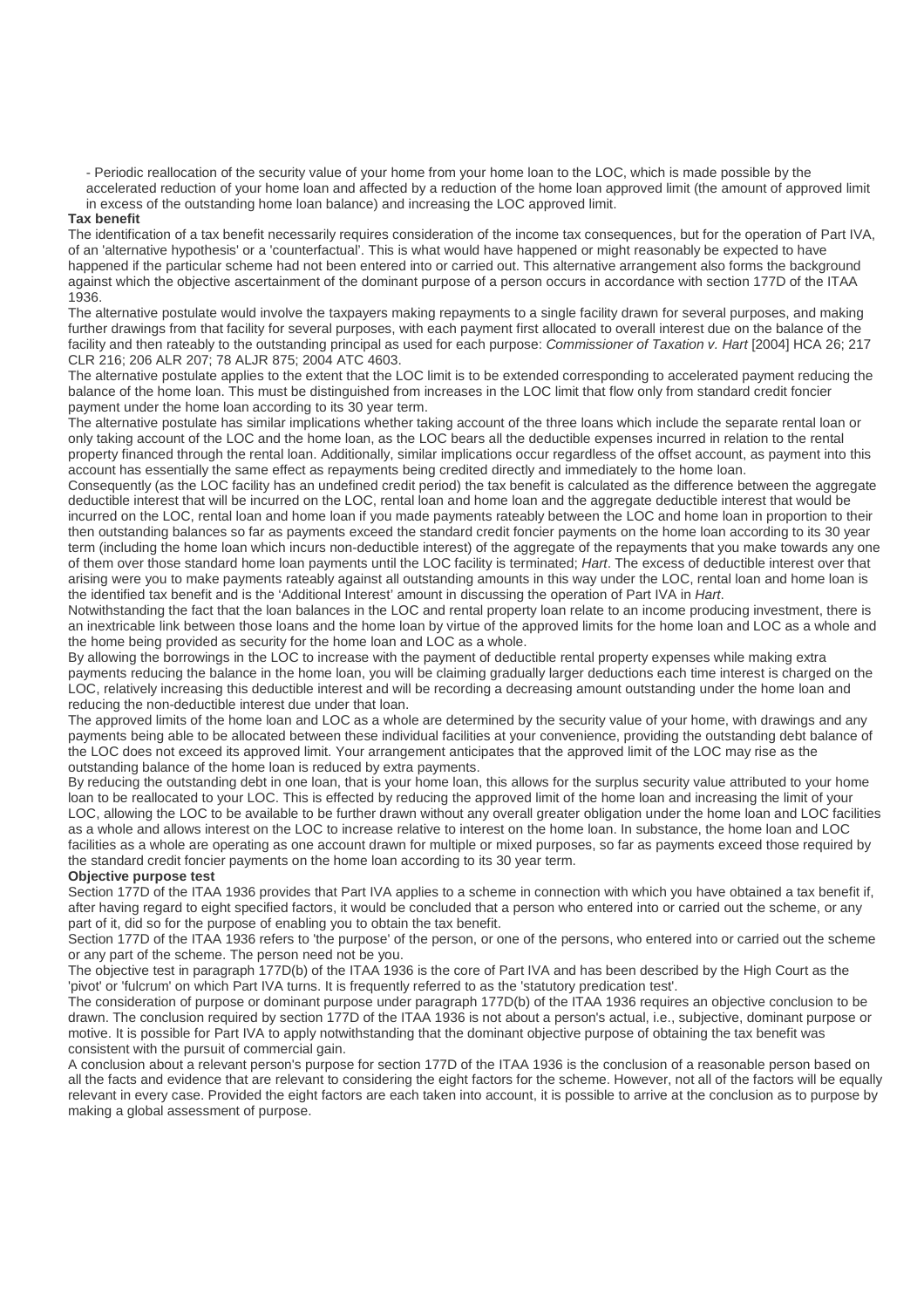Consideration of the eight factors involves comparison of the scheme with the alternative arrangement (counterfactual). In other words, the conclusion about the dominant purpose of a person entering into or carrying out the scheme, or any part of it, necessarily requires consideration of what may otherwise have occurred.

Broadly, the tax benefit identified by the counterfactual is worked out on the basis counterfactually that payments made to any part of the home loan, rental loan and LOC facilities are applied proportionately to each purpose. These eight factors are as follows: **(i) the manner in which the scheme was entered into or carried out**

The manner in which the scheme is being carried out strongly suggests a tax purpose. The linking of the home loan and LOC in determining their respective approved limits, paying all deductible rental property expenses from the LOC while directing all income to the home loan and the security provided by the home are really what makes the LOC in its current form possible. By organising the LOC facility such that it is drawn down to meet the rental expenses, whilst the home loan borrowed for home loan purposes is being paid down on an accelerated basis supporting increase in the LOC limit and with all your income strongly indicates the structure of the loan arrangements were for tax purposes.

Similar to Hart, the tax benefit is not the entire deduction claimed for the interest incurred on the LOC. Rather, it is the Additional Interest amount in relation to the LOC facility.

In addition, the fact that payments on the LOC are only payable at the end of the revolving credit period or on demand (reasonably understood to arise only so far as the approved limit for the LOC from time to time is exceeded or the LOC facility is cancelled) is beyond what is available outside an arrangement such as the one proposed. The fiscal efficacy of the arrangement from the lender's point of view is the acceleration of increasing equity in the home as a result of the increased repayments of the balance relating to the home loan while debt increases relative to what would otherwise have been the case in the LOC.

The manner in which the home loan and LOC operate and are linked by the way the scheme is entered into and carried out suggests that the tax benefit is the purpose or at least the dominant purpose of the scheme.

### **(ii) the form and substance of the scheme**

In substance, only one loan facility is being made to make accelerated payments on the home and to pay the deductible rental property expenses including interest on the rental loan, while the form would indicate that there were three separate loans with independent borrowings. The fact that the aggregate of the outstanding balances in the home loan and the LOC cannot exceed their combined approved limits, and that increasing limits on the LOC depend on accelerated payment of the home loan (as determined by the security value of the home) in substance reinforces the argument that there is in reality only one loan in this respect with all payments in excess of the standard credit foncier payments on the home loan according to its 30 year term being in substance payments which would be expected to be directed indifferently towards the outstanding balances.

The use of common security allows the existence in form of three loans with the non-tax features of a single loan used for the purposes recorded in drawings against each loan. The growing equity in the home by reason of accelerated payments (towards the home loan, including into the offset account which reduces interest on the home loan) allows the debt owed under the LOC to increase. The additional tax benefit produced only by the form of the scheme and not its substance suggest that the tax benefit is the purpose or dominant purpose of the scheme.

**(iii) the time at which the scheme was entered into and the length of the period during which the scheme was carried out** The length of time over which the scheme is proposed to operate does indicate a tax avoidance purpose. The overall credit limit on the LOC facility will be in place for an undefined period but subject to periodic reviews and otherwise repayments are payable on demand or to the extent of any excess balance over the overall credit limit. Apart from the tax effect, allowing the debt in the LOC to increase without principal reduction over such a period as described in the arrangement to which this ruling relates while making interest and principal payments on your home loan does not make commercial sense. The length of the period during which the scheme is carried out appears to be such as to maximise the tax benefit from the additional interest incurred on the LOC, corresponding to increasing (absolutely or relatively) deductible rental property expenses, while correspondingly more interest and principal are paid on the home loan, the private component of the arrangement.

### **(iv) the result in relation to the operation of this Act that, but for this Part, would be achieved by this scheme**

Allowing the borrowing on the LOC to increase without repayment and using the funds released by such action to pay the interest on and reduce the amount of the home loan would result in an increasingly larger tax deduction for interest each time the interest is charged on the increasing debt in the LOC in comparison to the interest deduction obtained under the counterfactual.

This increasingly larger deduction would have the effect of reducing the amount of tax payable on your income and may eliminate in total the tax payable on your income for some periods of the arrangement. This result suggests that the tax benefit is the purpose or dominant purpose of the scheme.

### **(v) any change in the financial position of the relevant taxpayer that has resulted, or will result, or may reasonably be expected to result, from the scheme**

The tax benefit would have the effect of improving your financial position by:

- increasing cash flows as a result of a greater proportion of the interest incurred being an allowable deduction against your assessable income;

- by increasing the equity in the private residence as a result of the increased repayment ability; and
- by reducing the interest component of the home loan which is non deductible.

These improvements to the financial position of you and your spouse are solely a result of the tax benefit identified above to you and your spouse entering the scheme and are consistent with concluding that the purpose or dominant purpose is deriving that tax benefit. **(vi) any change in the financial position of any person who has, or has had, any connection (whether of a business, family or other nature) with the relevant taxpayer, being a change that has resulted, will result, or may reasonably be expected to result, from the scheme**